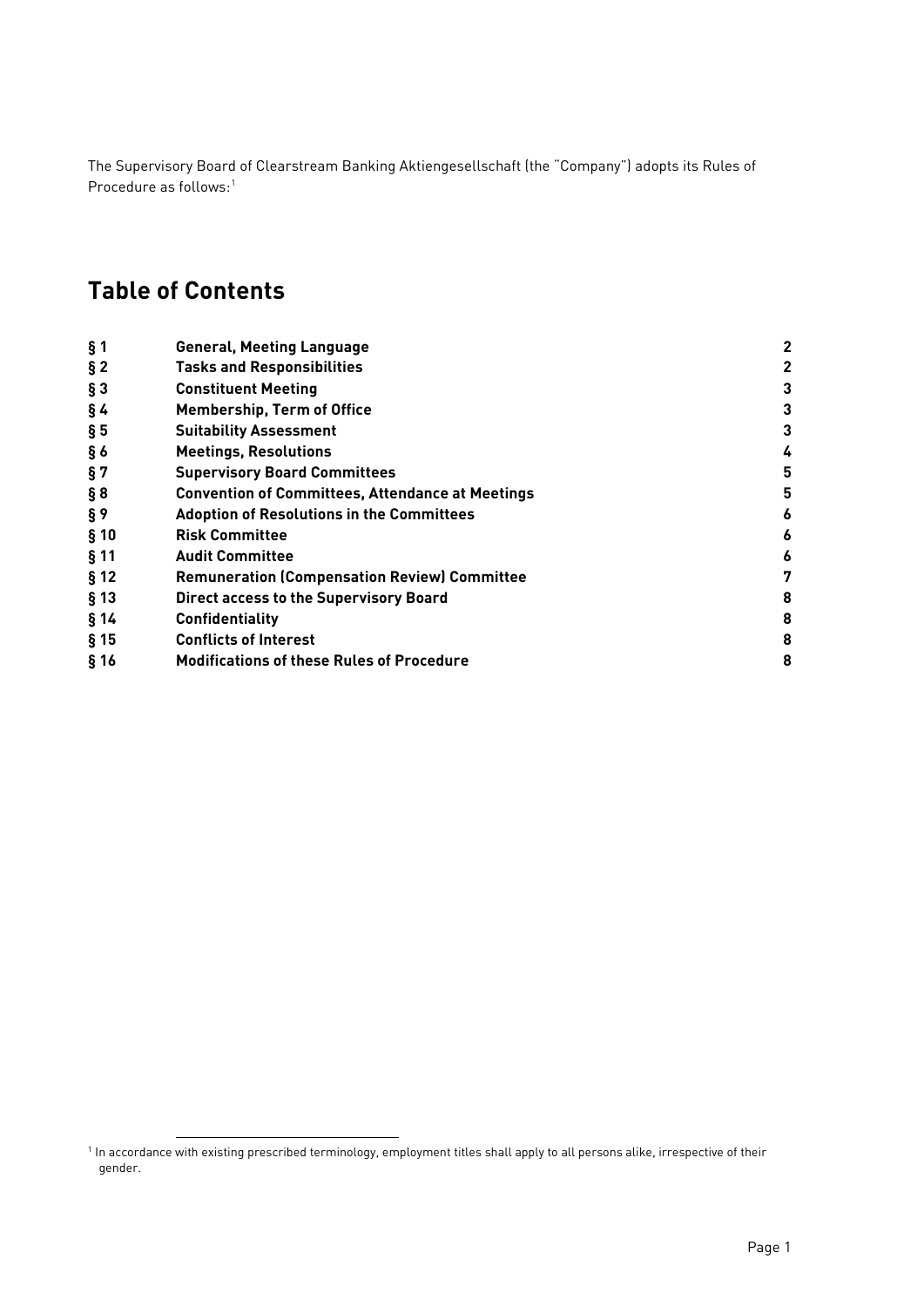# <span id="page-1-0"></span>§ 1 General, Meeting Language

- (1) The Supervisory Board shall exercise its activities in accordance with the applicable statutory provisions, in particular the German Stock Corporation Act as amended, the German Banking Act as amended, relevant EU Regulations and EU-Directives - notably the European Central Securities Depositories Regulation  $(CSDR)^2$  $(CSDR)^2$  -, the Articles of Incorporation of the Company and these Rules of Procedure as well as applicable policies, in particular the Conflicts of Interest Policy.
- (2) Due to the international composition of the Supervisory Board, the meeting language is English. Meeting documents, resolution proposals and minutes of the Supervisory Board meetings shall be prepared in English.
- (3) Upon request by a member of the Supervisory Board, German shall apply as additional language. In this case, simultaneous interpreting services shall be rendered by sworn interpreters for the meetings with regard to German and English. The meeting documents, resolution proposals and minutes of the Supervisory Board meetings shall in this case be presented in German and English. Translations of the meeting documents, resolution proposals and – upon request by a member of the Supervisory Board – the correspondence between individual members of the Supervisory Board shall insofar be made by the company. In the case described in this paragraph, the German version of the meeting documents, resolution proposals and minutes of the Supervisory Board meetings shall be legally binding.

# <span id="page-1-1"></span>§ 2 Tasks and Responsibilities

The Supervisory Board has in particular the following tasks and responsibilities:

- (1) The Supervisory Board appoints the members of the Executive Board.
- (2) The Supervisory Board advises and supervises the Executive Board in the management of the Company.
- (3) It must be involved in decisions of fundamental importance for the Company. The Supervisory Board specifies approval requirements for matters of fundamental importance for the benefit of the Supervisory Board.
- (4) The Chairperson of the Supervisory Board shall maintain regular contact with the Executive Board, particularly with the Chairperson of the Executive Board, and consult with them with respect to the Company's strategy, business development and risk management. The Chairperson of the Executive Board must promptly inform the Chairman of the Supervisory Board of any important events. The Chairperson of the Supervisory Board must then notify the Supervisory Board without delay, and if necessary call an extraordinary Supervisory Board meeting.
- (5) The Supervisory Board examines the annual financial statements and the management report provided by the Executive Board. The Supervisory Board approves the annual financial statements. It shall report its observations on the results of its examination to the annual General Meeting of Shareholders.

<span id="page-1-2"></span><sup>&</sup>lt;sup>2</sup> Please consider the Guidance Note in relation to the allocation of the tasks of Art. 49 para 2 and 3 of the COMMISSION DELEGATED REGULATION (EU) 2017/392 of 11 November 2016 to either the Executive Board and/or the Supervisory Board of the Company.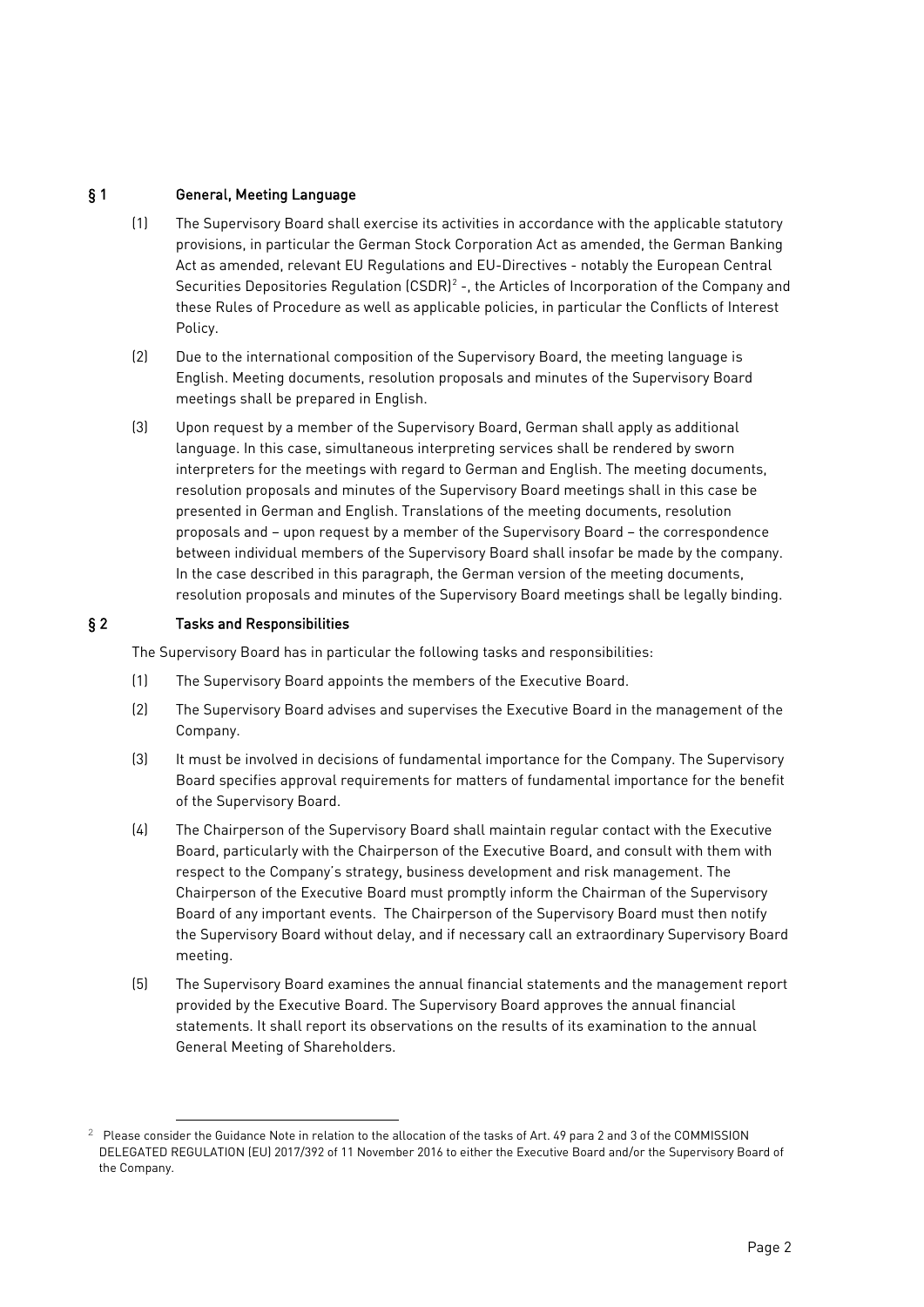# <span id="page-2-0"></span>§ 3 Constituent Meeting

The Supervisory Board is constituted pursuant to § 7 para. (4) of the Company's Articles of Incorporation.

# <span id="page-2-1"></span>§ 4 Membership, Term of Office

- (1) The Supervisory Board consists of six members. One third of its members, but at least two members, shall be independent.<sup>[3](#page-2-3)</sup> A member of the Supervisory Board may not at the same time be a member of the Executive Board or an authorised representative of the Company.
- (2) At least one member of the Supervisory Board has expertise in the area of accounting and at least one member of the Supervisory board has expertise in the area of auditing as defined in Section 100 (5) Stock Corporation Act<sup>[4](#page-2-4)</sup>. All members should be familiar with the field of operations (sector) of the Company.
- (3) Such members shall be elected for a term of office ending at the closing of the General Shareholders' Meeting, which votes on the approval for the fourth fiscal year after the commencement of the term of office, not including such fiscal year in which the term of office has commenced.
- (4) Members of the Supervisory Board may be removed from office by the Shareholders' Meeting prior to the expiration of their term of office. Such resolution shall be taken by the simple majority of the votes cast.
- (5) Upon petition by the Supervisory Board, the court shall remove a member of the Supervisory Board for material cause. The Supervisory Board shall decide to file such petition by a simple majority. The term of office also ends with the expiration of the term or by resignation of the member of the Supervisory Board.
- (5) A successor for a member resigning before his/her term of office shall be elected for the remaining term of office of the resigning member.

# <span id="page-2-2"></span>§ 5 Suitability Assessment

A member of the Supervisory Board has to fulfil certain criteria. Inter alia, he/she shall be of sufficiently good repute and shall have appropriate knowledge, skills and experience. In order to be compliant with regulatory requirements, candidates and members of the Supervisory Board individually and collectively, have to run through a suitability assessment, which is initiated by the Chairperson according to the provisions of the German Banking Act and the respective Suitability Assessment Policy of the Company.

<span id="page-2-3"></span> $3$  ESMA considers the same requirements as laid down in Article 2 (28) of Requlation (EU) No 648/2012 of 4 July 2012 (EMIR) shall apply to independent members of the management body (here: Supervisory Board)

<span id="page-2-4"></span><sup>4</sup> This provision shall apply from 1 July 2021 only for new appointments of members of the Supervisory Board and therefore does not require any change to the current composition of the Supervisory Board if a change was necessary due to this provision.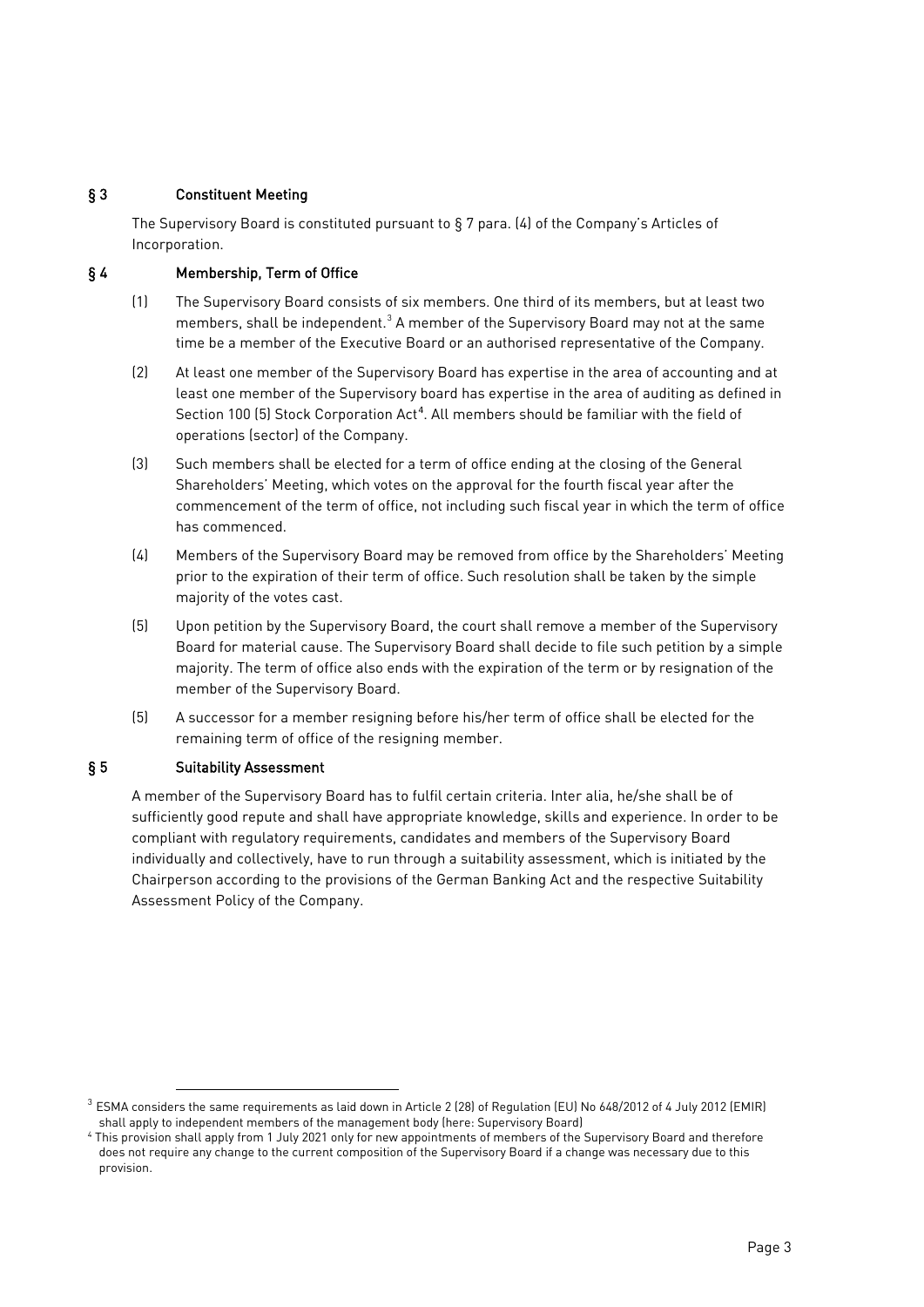## <span id="page-3-0"></span>§ 6 Meetings, Resolutions

- (1) The Chairperson of the Supervisory Board convenes the meetings of the Supervisory Board which take place at least twice per calendar half-year – with a notice period of at least ten (10) working days between the notice of meeting, under indication of the topics of the agenda, and the day of the meeting. The invitation is sent in electronic form but may also be distributed in writing, by telephone, by facsimile or by using another common form of communication. When calculating the term, the day of the submission and the day of the meeting shall not count. In urgent cases, the invitation term may be shortened and the invitation may be submitted orally or by telephone if no member of the Supervisory Board objects thereto. Preparatory documents for meetings of the Supervisory Board shall be provided to the members of the Supervisory Board in a timely manner ahead of the meetings.
- (2) Resolutions shall be passed in meetings of the Supervisory Board, unless, upon invitation by the Chairperson, they are passed by votes cast in writing, via telephone, facsimile, e-mail or in any other electronic form pursuant to Paragraph (3).
- (3) Resolutions of the Supervisory Board may be passed other than at meetings by votes cast in writing, by telephone, by video conference, by facsimile, by e-mail or by a combination of these communication forms only if the Chairperson of the Supervisory Board so determines in case of urgency in a specific case. Resolutions passed by means of the aforementioned ways shall be recorded in writing by the Chairperson of the Supervisory Board and shall be announced to the other members of the Supervisory Board without delay. Resolutions may also be passed where some votes are cast during a meeting and some votes are cast pursuant to sentence 1 of this paragraph. Sentence 2 shall apply accordingly.
- (4) Members of the Supervisory Board who do not attend a meeting may participate in the passing of resolutions of the Supervisory Board and its committees by authorising other members of the Supervisory Board to present their written votes at the meeting.
- (5) The meetings of the Supervisory Board shall be chaired by the Chairperson of the Supervisory Board or, in the event, he/she is unable to attend, by his/her deputy. In case there are several deputies, the oldest deputy shall chair the meetings.
- (6) A quorum shall exist at Supervisory Board meetings if at least half of its members of which, according to law or the Articles of Incorporation, it has to consist (at least however, three members) take part in the resolution. Unless otherwise provided by law or the Articles of Incorporation, resolutions will be adopted by simple majority of the votes cast. The foregoing shall also apply to elections. In the event of a tie, the Chairperson's vote shall be decisive. The deputy is not entitled to such a casting vote. The method of voting shall be determined by the Chairperson. A member also takes part in the resolution if they abstain from voting.
- (7) Any proceedings and resolutions of the Supervisory Board shall be recorded in minutes, which shall be signed by the Chairperson, or, in the event, the Chairperson is unable to attend, by their deputy, and which must be available no later than fifteen (15) working days after the meeting. The minutes shall state the venue and date of the meeting, the participants, the items on the agenda, the main contents of the discussions and the resolutions of the Supervisory Board. The Company shall make the minutes of the meetings of the Supervisory Board available to the competent authority and the auditor upon request.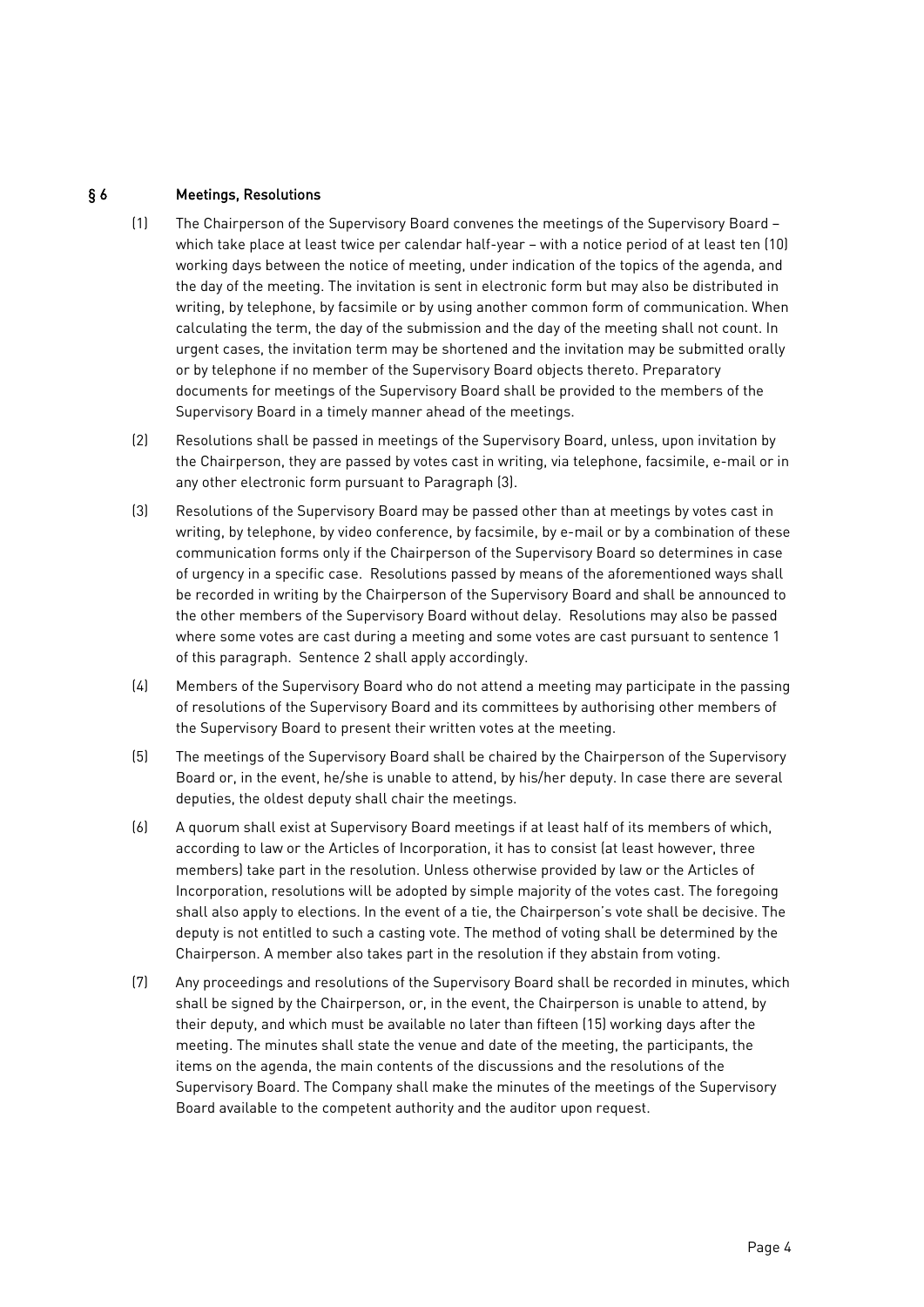- (8) The Chairperson of the Supervisory Board or in case they are unable to attend their deputy (the oldest in case of several deputies) is authorised to issue the declarations of intent necessary for the implementation of the resolutions of the Supervisory Board and its committees in the name of the Supervisory Board, and to accept declarations on behalf of the Supervisory Board. To the extent the Company is represented by the Supervisory Board, the Supervisory Board shall be represented by its Chairperson and – in case they are unable to attend – their deputy (the oldest in case of several deputies).
- (9) The members of the Executive Board shall attend the meetings of the Supervisory Board, unless provided otherwise by the Supervisory Board in individual cases. If the auditor attends the meeting as an expert, the Executive Board shall not attend this meeting, unless the Supervisory Board or the committee deems its participation necessary.

## <span id="page-4-0"></span>§ 7 Supervisory Board Committees

- (1) The Supervisory Board may decide to create committees. The Supervisory Board shall at least constitute three separate committees from among its members: a risk committee (§ 10), an audit committee (§ 11) and a remuneration committee (§ 12). Such committees have to consist of a minimum of three members each. The Supervisory Board shall ensure an appropriate reporting by the committees to the Supervisory Board members.
- (2) On behalf and by proxy of the Supervisory Board, the committees, to the extent legally permitted, shall perform the functions assigned to them in these Rules of Procedure and in specific Supervisory Board resolutions.
- (3) The Supervisory Board shall assign a member of the respective committee to act as the committee's Chairperson. To ensure a separation between the committees, the chairpersons of the committees shall be different. The chairpersons shall have appropriate experience in the field of competence of the respective committee and shall be independent from the Company's Executive Board members.
- (4) The majority of the members of the committees shall be different. Conflicts of interest should be managed in respect of persons participating in more than one committee. Each committee member shall have the necessary knowledge, skills and experiences to comply with the tasks of the respective committee.
- (5) The committee's Chairperson, in their sole discretion, may consult with Supervisory Board members who do not belong to the committee in question.
- (6) Upon the committee's request, members of the Executive Board may be called in to the committee meetings.

#### <span id="page-4-1"></span>§ 8 Convention of Committees, Attendance at Meetings

The committees are convened by their chairpersons. Stating the reason for such request, each committee member may request the Chairperson to convene the committee. The committee has to be convened as often as appears necessary for the orderly performance of the committee's tasks. If and insofar as resolutions are to be adopted in a specific committee meeting, the notice period between sending the convening notice, which communicates the matters at issue for resolution, and the date of the actual meeting has to be ten (10) working days at minimum; however, the convention may also be at short notice, if necessary.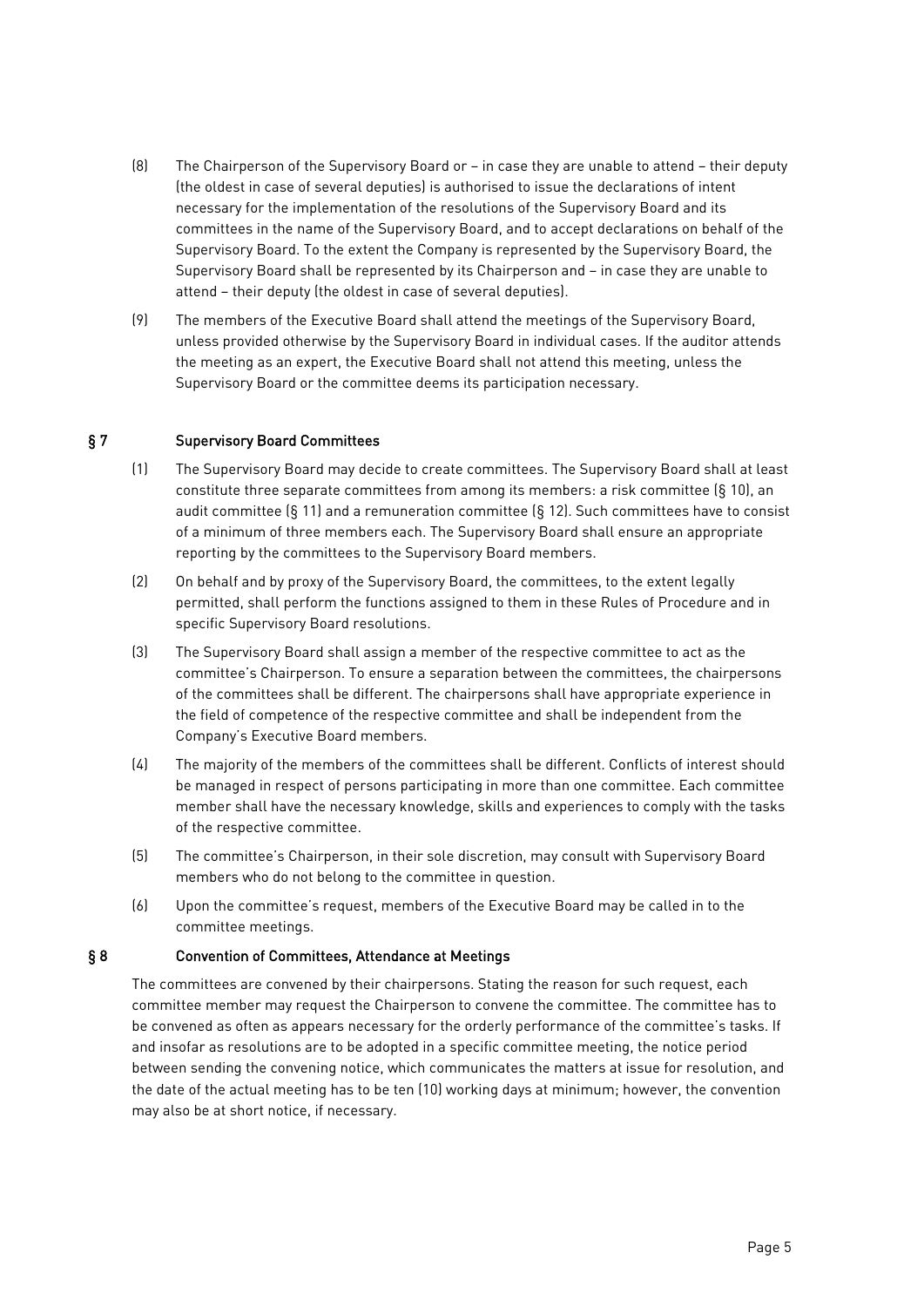## <span id="page-5-0"></span>§ 9 Adoption of Resolutions in the Committees

- (1) A quorum shall be deemed present at a committee meeting if more than half of its members, but in any case no less than three members, participate in a resolution to be voted upon. Unless mandatory law or the Articles of Incorporation provide to the contrary, resolutions will be adopted by a simple majority of the votes cast. Regarding the adoption of resolutions, the provisions governing the Full Supervisory Board shall apply mutatis mutandis.
- (2) Minutes of the committee's meetings have to be prepared which have to be signed by the Chairperson. § 6 Paragraph 7 shall apply accordingly. Afterwards, the minutes have to be transmitted to all Supervisory Board members immediately.

# <span id="page-5-1"></span>§ 10 Risk Committee

- (1) The risk committee shall be composed of at least three Supervisory Board members, one of which must be an employee representative on the Supervisory Board. The Chairperson of the risk committee shall have appropriate experience in the fields of risk management.
- (2) The risk committee shall in particular address the following issues:
	- (a) advise the Supervisory Board on the institution's overall current and future risk appetite, risk tolerance and risk strategy and assist the Supervisory Board in overseeing the implementation of that strategy,
	- (b) review whether the conditions offered to clients take into account the institution's business model and risk structure. If this is not the case, the risk committee submits proposals to the Executive Board, how the conditions to clients in accordance with the business model and the risk structure could be created, and
	- (c) examine whether incentives provided by the remuneration system take into consideration the risk, capital and liquidity structure of the institution and the likelihood and timing of earnings. The tasks of the remuneration committee according to § 12 remain unaffected.
- (3) The risk committee may take the advice of external experts, if necessary. The risk committee determines the type, comprehensiveness, format and frequency of information to be provided by the Executive Board with regard to strategy and risk.

# <span id="page-5-2"></span>§ 11 Audit Committee

- (1) The audit committee shall be composed of at least three Supervisory Board members, one of which must be an employee representative on the Supervisory Board. The Chairperson of the audit committee shall have expertise in the areas of accounting and auditing. At least one other member of the audit committee shall have expertise in the areas of accounting or auditing as defined in Section 100 (5) Stock Corporation Act. [5](#page-5-3) All members of the audit committee should be familiar with the field of operations (sector) of the Company.
- (2) The audit committee shall in particular address the following issues:
	- (a) monitoring of the accounting and financial reporting processes,
	- (b) monitoring of the effectiveness of the risk management process, in particular the internal control system (IKS), the risk management system and internal audit,

<span id="page-5-3"></span><sup>5</sup> This provision shall apply from 1 July 2021 only for new appointments of members of the audit committee and therefore does not require any change to the current composition of the audit committee if a change was necessary due to this provision.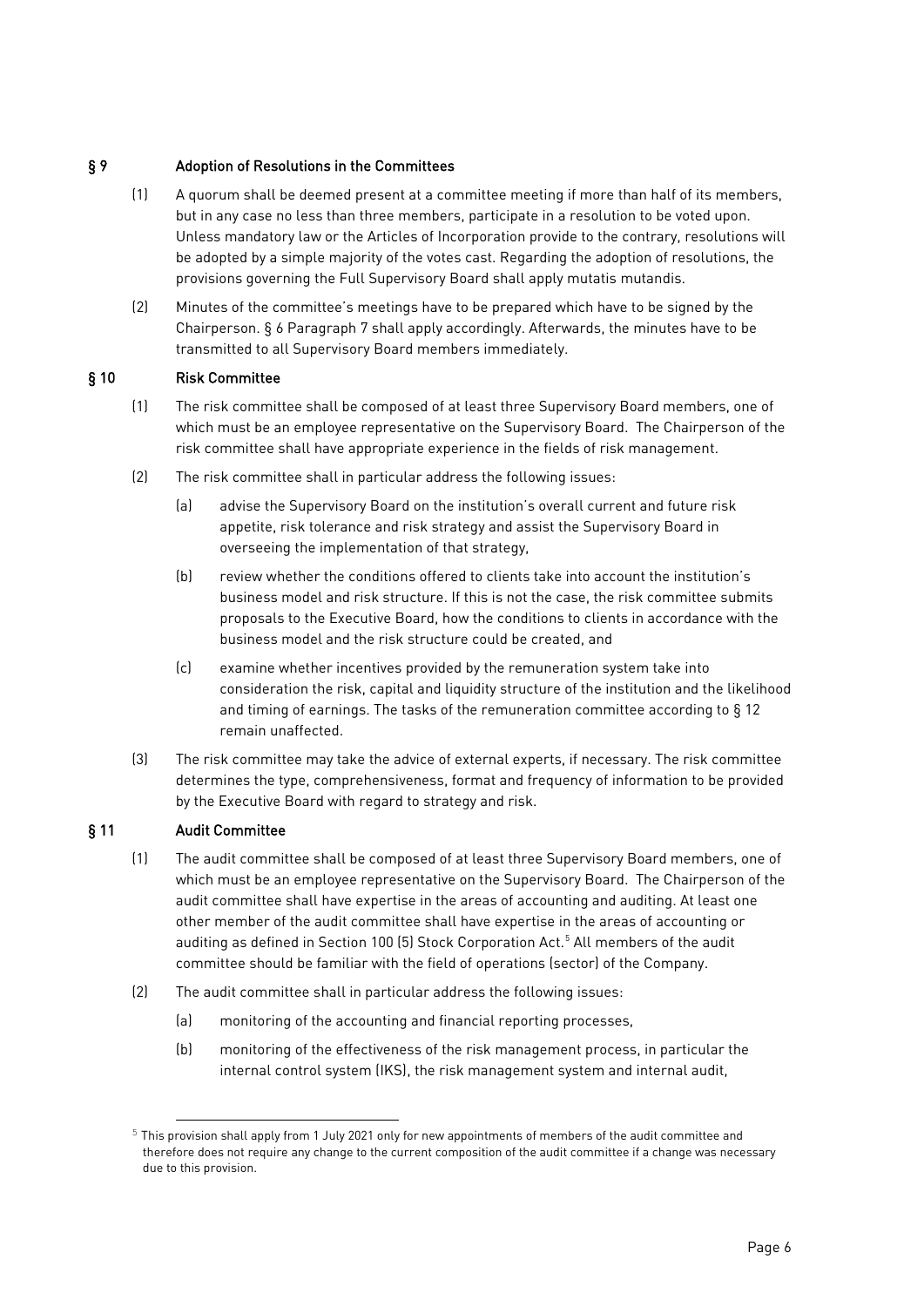- (c) monitoring of the execution of audits, in particular in relation to the selection and independence of the auditor and the (additional) services provided by the auditor (scope, frequency, reports). The audit committee shall provide the Supervisory Board with proposals for the election of auditor as well as the auditor's compensation and shall advise the Supervisory Board with regard to the termination or continuation of the audit engagement,
- (d) submission of recommendations to the Supervisory Board to ensure the integrity of the reporting and accounting process; and
- (e) monitoring of the speedy remedy of deficiencies by the Executive Board by means of appropriate measures.
- (3) The audit committee may take the advice of external experts. Each member of the audit committee may through the chairperson of the audit committee directly request information from the heads of those central areas of the Company, which are responsible for the tasks relating to the audit committee, in particular pursuant to paragraph 2. The chairperson of the audit committee shall communicate the information obtained to all members of the audit committee. If information is obtained pursuant to sentence 2 of this paragraph, the Executive Board has to be informed accordingly without delay.

## <span id="page-6-0"></span>§ 12 Remuneration (Compensation Review) Committee

- (1) The remuneration (compensation review) committee ("remuneration committee") shall be composed of at least three Supervisory Board members, one of which must be an employee representative on the Supervisory Board. The Chairperson of the remuneration committee shall have sufficient knowledge and professional experience in the area of risk management and risk controlling, in particular regarding the mechanism of the orientation of the remuneration system towards the overall readiness to assume risk and risk strategy (Gesamtrisikobereitschaft und -strategie) as well as towards the own funds (Eigenmittelausstattung) of the Company.
- (2) The tasks of the remuneration committee shall particularly be:
	- (a) to supervise the reasonableness of the remuneration system of the members of the Executive Board and of the employees, and in particular the appropriateness of the compensation of the head of the risk control function and of the compliance function as well as of such employees having a substantial influence on the overall risk profile of the enterprise and to support the Supervisory Board in the monitoring of the reasonableness of the remuneration system regarding of the employees of the enterprise and at the same time to assess the effects of the remuneration system to the risk-, capital- and liquidity management;
	- (b) to prepare the resolutions of the Supervisory Board regarding the determination of the aggregate remuneration of any member of the Executive Board in doing so taking into account the effects of the resolutions to the risk and the risk management of the enterprise and the long-term interests of the shareholders, investors and other stakeholders;
	- (c) to design and further develop the Remuneration Policy covering the remuneration of the Executive Board and
	- (d) to support the Supervisory Board in supervising the internal control- and all other relevant areas in the structuring of the remuneration system.